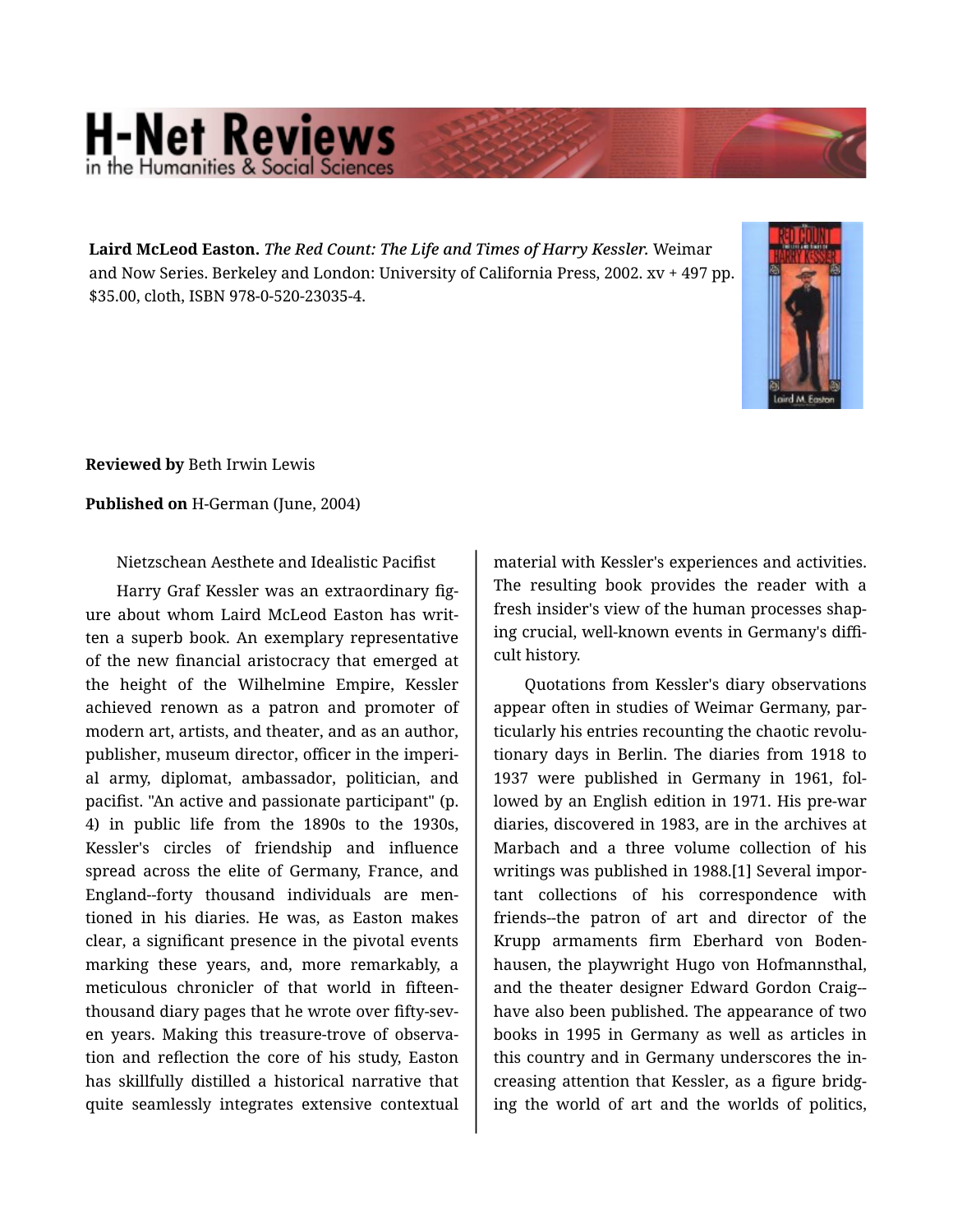diplomacy, and war, is receiving.[2] Drawing upon the complete diaries and with extensive work in the archives of the Foreign Office in Bonn and the cultural archives in Brussels, Marbach, Weimar, and Harvard, Easton's book is, therefore, a valuable and timely addition to this largely Ger‐ man-language scholarship.

Easton's approach to his subject is befittingly chronological; its scope, however, reaches far be‐ yond a biography. Given Kessler's wide-ranging activities--cultural, political, social, and geographi‐ cal--and his detailed diary accounts, Easton's nar‐ rative can genuinely claim to be a study not only of his life, but also of his times. Beginning with Kessler's privileged childhood in the heady years of the modernization of western Europe where fi‐ nancial elites maintained a high level of interna‐ tional cosmopolitanism, Easton presents a study that flawlessly intertwines Kessler's experiences with discussions of the major historical events that led to the total destruction of that world un‐ der National Socialism.

Coming from a wealthy family with close con‐ nections to the imperial court in Berlin, Kessler was born in Paris in 1868 as son of a German banker and an Anglo-Irish mother, died in exile from Germany, and was buried in Pere Lachaise in 1937. His family home in France and his educa‐ tion in England and in Germany provided the cul‐ tural and social parameters across which, as East‐ on carefully recounts, he was in constant restless movement, accompanied by a sense of being an outsider, an ambivalence accentuated by his ho‐ mosexuality. Although he studied for a career in the foreign service, his aesthetic interests led to a life-long preoccupation with and patronage of the arts. Influenced by his reading of Nietzsche, he was involved in the mid-nineties with developing the short-lived elitist modern art journal *Pan*. Eas‐ ton characterized Kessler's work here as paradig‐ matic of efforts throughout his life to create "a "web" of circles from which the creative and reju‐ venating impulses" (p. 66) would serve to trans‐

form society. Easton's further analysis of Kessler's less known articles and books as well as his world travels in this pre-war period provides valuable insight into Kessler's subsequent aesthetic and po‐ litical endeavors.

His most ambitious, and ultimately doomed, aesthetic undertaking was centered on creating a cultural revival of the arts in Weimar, in part to honor the memory of Nietzsche. This multifaceted episode (1902-1906) included, among other things, Kessler's appointment as director of the ducal art museum and van de Velde as director of the art school, exhibitions of contemporary German, French, and English artists, the sculptures of Rodin and Maillol, the meticulous designing of his own home in Weimar as an aesthetic retreat, as well as plans for contemporary theater produc‐ tions and, later, for a memorial temple for Niet‐ zsche. The portrait that Easton paints of Kessler's enthusiastic whirl-wind activity and of the mount‐ ing opposition, which also involved William II, be‐ comes a sensitive reading of the larger struggle over modern art that took place in Germany in the decades before the war. Even as he focused on Weimar, Kessler was an active player in the political controversy on the national level: first in his leadership in forming the new league of seces‐ sionist artists (Deutsche Kuenstlerbund) in 1903 and then a year later helping organize the debate in the Reichstag attacking the government's han‐ dling of the art exhibition for the St. Louis Exposi‐ tion.

In these same years, Kessler, with his close ties in England, began the first of many future, of‐ ten futile initiatives at covert diplomatic media‐ tion between Germany and England. Once war broke out, Kessler, as a high ranking army officer, led troops both in the invasion of Belgium and then on the eastern front. Using Kessler's detailed diary entries as well as judicious use of current scholarship on the war, Easton presents a inti‐ mate account of the brutality of the Polish and Carpathian campaigns, viewed through the lens of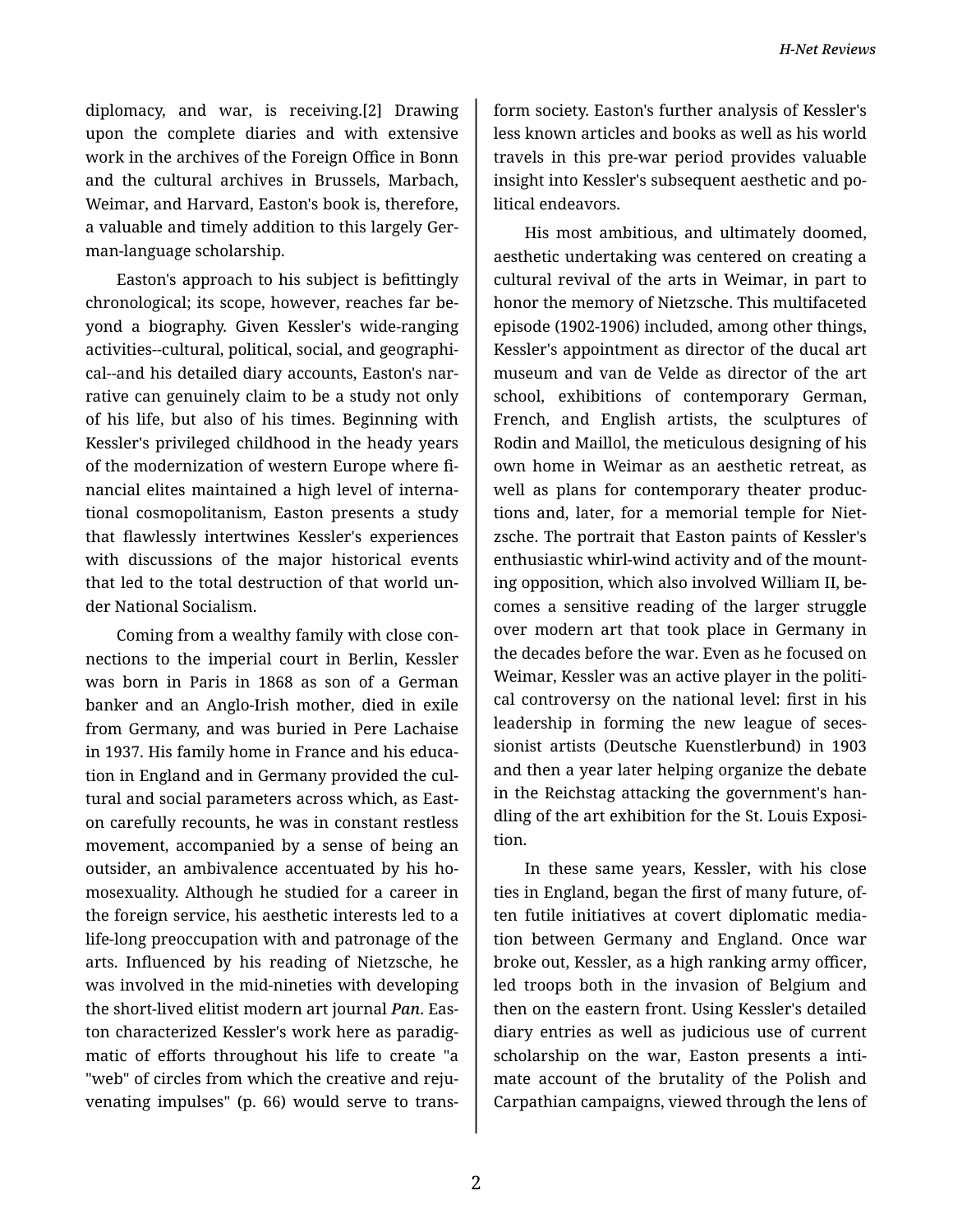a privileged officer. Transferred to command his regiment at Verdun in March 1916, Kessler, stop‐ ping briefly in Berlin, entered into the divergent worlds of the high-ranking imperial policy makers and of the incipient opposition to the war. Faced by the bitter fighting at Verdun between soldiers from the three countries that he consid‐ ered to be his "homelands" (p. 248), Kessler broke down and was sent back to Berlin. Here, as else‐ where, Easton's even-handed treatment of Kessler means that he does not hesitate to raise critical questions about Kessler's motives and interpreta‐ tions of events.

Kessler's diplomatic endeavors intensified during and after the war, involving an astonish‐ ing range of actors in both countries. Easton fol‐ lows him through the intricate details of his secret diplomatic negotiations in a search for peace late in the war, his brief service as ambassador to Poland in 1919 negotiating the safe return of the army from Ukraine, his involvement in the tan‐ gled negotiations over the Versaille treaty and German reparations during the 1920s, and his dedicated pacifist campaign in Europe and Ameri‐ ca supporting the League of Nations. Witnessing at close hand the civil war fought in the streets of Berlin in the winter of 1918-19, Kessler's diary records his dismay over the failure of the social‐ ists, his condemnation of the violence of the Freikorps, and his growing support for the left revolutionaries, particularly the young idealists whose projects he underwrote financially.

Considering this startling transformation into "the Red Count," Easton presents a careful, con‐ vincing argument that Kessler's turn to pacifism and democratic socialism constituted "a remark‐ able continuity between the goals he pursued as art critic, patron, and museum director before the war and those he pursued as a diplomat and paci‐ fist after" (p. 306). That continuity, he argues, was based on the Nietzschean foundation of Kessler's struggle to reconcile "the agonistic relation be‐ tween *Macht* and *Geist*" (p. 410) in German cul‐

ture that was expressed before the war in his search for an aesthetic state and sustained after‐ wards in his pursuit of an idealized socialist state. As a witness to the disintegration of the cos‐ mopolitan world of privilege and international connections, Kessler demonstrated surprising re‐ silience in confronting new political realities. In his concluding remarks, however, Easton points to the frequent futility of his efforts, the unfin‐ ished projects, "the vast nimbus of potentiality" (p. 409) that constituted the shadow side of his sig‐ nificant and manifold achievements.

Throughout the twenties, Kessler continued his restless activity and constant travels. Finan‐ cially supporting causes and continuing his pa‐ tronage of many artists, he left a lasting legacy in the magnificent editions of classical literary mas‐ terpieces published by his Cranach Press, in his biography of Walther Rathenau, and in his own diaries and memoir that bear witness to the death of one world and the troubled beginnings of an‐ other.

Laird Easton's book is a richly nuanced evoca‐ tion of the overlapping multiple realms in which Kessler moved. With its masterful combination of detail and overarching structure, of personal and political, of narrative and analysis, this book should be on scholars' bookshelves as well as on their class reading lists.

## Notes

[1]. Harry Graf Kessler, *Tagebuecher, 1918-1937* (Frankfurt a.M., 1961; 1982); *Aus den Tagebuechern 1918-1937* (Munich, 1965; a short‐ ened paperback version); *In the Twenties: The Di‐ aries of Harry Kessler*, trans. Charles Kessler (New York, 1971; reissued in 2002 as *Berlin in Lights*); *Gesammelte Schriften*, vols. 1-3, ed. Ger‐ hard Schuster (Frankfurt a.M., 1988).

[2]. Eberhard von Bodenhausen and Harry Graf Kessler, *Briefwechsel, 1894-1918*, ed. Hans-Ul‐ rich Simon (Marbach am Neckar, 1978); Hugo von Hofmannsthal and Harry Graf Kessler, *Briefwech‐ sel, 1898-1929*, ed. Hilde Burger (Frankfurt a.M.,